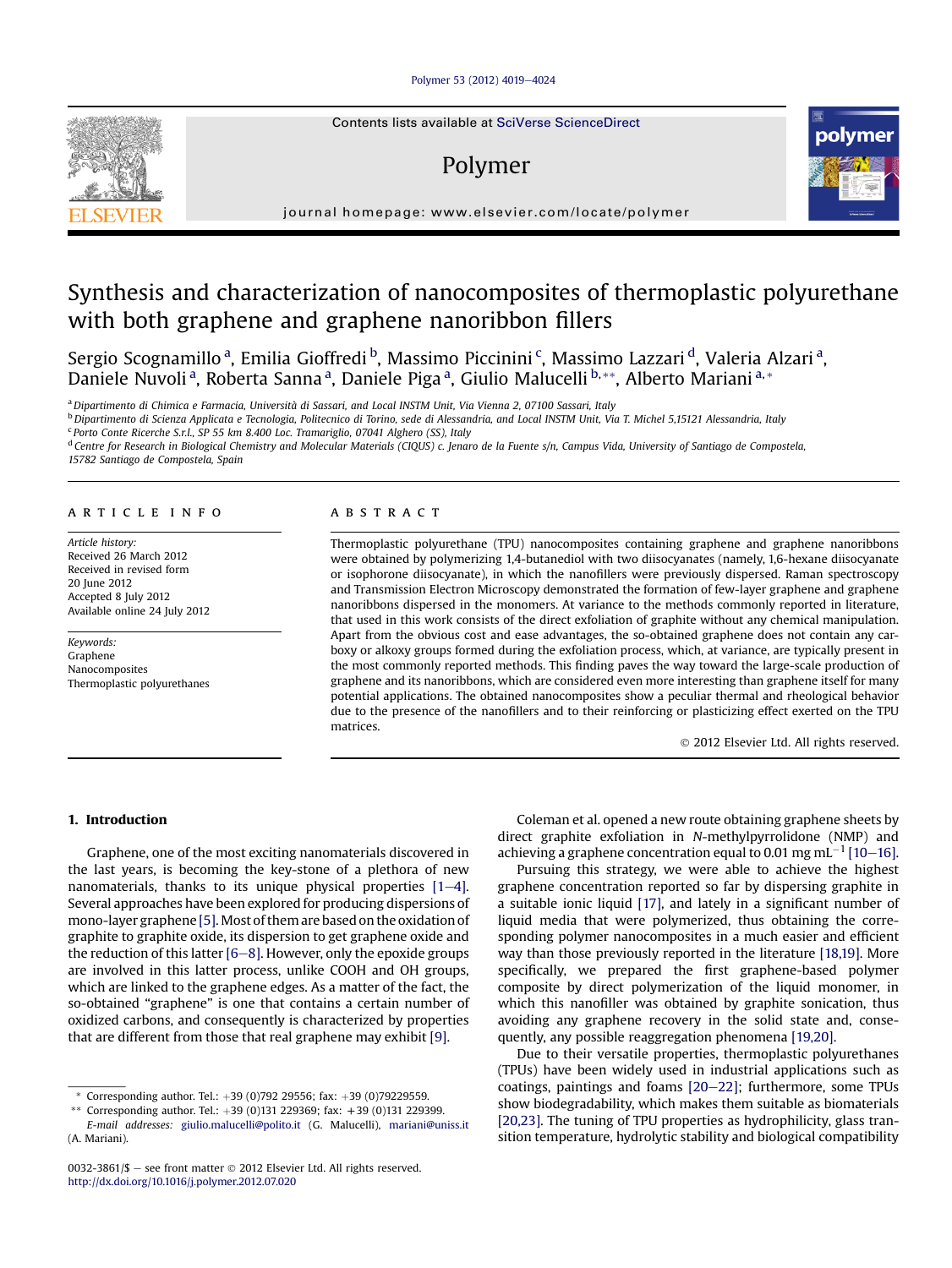can be achieved by changing the structure and sequence of hard and soft segments present in the polymer  $[24-27]$  $[24-27]$  $[24-27]$ .

Taking into consideration both the polymer versatility and the peculiar properties of graphene, in the present paper we report for the first time the preparation of graphene/TPU nanocomposites through the polymerization of suitable diisocyanate and diol pairs, in which graphene was dispersed according to our previously published method  $[17-19]$  $[17-19]$  $[17-19]$ . To this aim, two diisocyanates (namely, 1,6-hexane diisocyanate (HDI) and isophorone diisocyanate (IPDI)) were allowed to react with 1,4-butanediol (BD).

A large amount of graphene nanoribbons, thin strips of graphene just a few atoms wide, were also obtained. For their peculiar features, they are considered even more interesting than graphene itself in many advanced applications. In particular, at variance to graphene, which is known to be a zero-gap semiconductor with finite minimum conductivity, a feature that limits its use in conventional digital logic applications, a bandgap opens up in narrow graphene nanoribbons through spatial confinement and edge effects [\[28\]](#page-5-0). Indeed, graphene nanoribbons exhibit interesting electronic and spintronic characteristics  $[29-33]$  $[29-33]$ , especially quantum-confined bandgaps and magnetic edge states.

Graphene and/or its nanoribbons were successfully embedded in the obtained polymer matrix at various concentrations. The thermal and rheological behavior of the resulting nanocomposites were deeply investigated and correlated to the graphene content.

# 2. Experimental

# 2.1. Materials

BD (98%,  $d = 1.047$  g mL<sup>-1</sup>), HDI (98%,  $d = 1.047$  g mL<sup>-1</sup>), IPDI (98%,  $d = 1.049$  g mL<sup>-1</sup>), NMP, 1,2-dihydroxybenzene, Pyrocatechol (PC), dibutyltindiacetate (DBTDAc) and graphite flakes were purchased from Sigma Aldrich and used as received without further purification.

#### 2.2. Graphene dispersions

A mixture of diisocyanates or diol (100 mL) and graphite flakes (5.0 wt.%, 5.00 g) was put into four different tubular plastic reactors (i.d.: 15 mm) and placed in an ultrasonic bath (Emmegi, 0.55 kW) for 24 h, at 40 $\degree$ C. Then, the reactors were centrifuged for 30 min at 4000 rpm; the gray liquid phase containing graphene was then recovered.

# 2.3. Synthesis of the polyurethane nanocomposites

The dispersions of graphene were mixed together according to the following molar ratios: diisocyanate/diol (1:1), diisocyanate/ DBTDAc (1:0.01), DBTDAc/PC (1:30) and diisocyanate/NMP (1:0.1). The mixtures were heated at 70  $\degree$ C for 1 h, then cooled down to room temperature; finally, the solvent was removed by Soxhlet extraction and the obtained products analyzed.

#### 2.4. Characterization techniques

Raman analyses were performed on graphene flakes obtained after vacuum filtration of the dispersions on polyvinylidene fluoride filters (pore size:  $0.22 \mu m$ ), with a BrukerSenterra Raman microscope, using an excitation wavelength of 532 nm at 5 mW. The spectra were acquired by averaging 5 acquisitions of 5 s with a 50 $\times$  objective.

Transmission electron microscope (TEM) studies were performed on a JEOL JEM-1011 or a Libra 200 FE OMEGA, working with an accelerating voltage of 100 or 200 kV, respectively. Samples were prepared by dropping 20 µL of dispersion onto carbon-coated 400 mesh copper grids (15-25 nm carbon layer thickness, Ted Pella Inc.), and analyzed after solvent evaporation under vacuum at room temperature for 1 h. TEM images were also analyzed to evaluate the percentage of nanoribbons, i.e. graphene (planar) structures with a large aspect ratio, which may also be partially rolled up, in a series of at least 10 images per sample. Even though the total area covered by such number of images is very small to carry high statistical significance, it was sufficient to enlighten the presence of approximately a half of the few layers of graphene sheets with a large aspect ratio into the HDI/graphene dispersions. Ultrathin sections (nominal thickness of 80 nm) of polyurethane systems were cut at  $-80$  °C using a Leica Ultracut UCT microtome with an EM-FCS cryo kit equipped with a diamond knife, and collected onto formvar-coated copper grids.

A Fourier transform infrared spectroscope (JASCO FT 480 spectrometer) was used for recording the FT-IR spectra of the samples. The powders were ground into a dry KBr disk and 32 scans at a resolution of 4  $cm^{-1}$  were used to record the spectra.

Differential Scanning Calorimetry (DSC) measurements on the TPUs and their nanocomposites were performed by means of a Q100 Waters TA Instruments calorimeter, equipped with a TA Universal Analysis 2000 software. Two heating ramps, from 80 to 250 °C, with a heating rate of 10 °C min<sup>-1</sup>, were carried out on dry samples: the first scan was performed to remove eventual residual solvent and to assess the extent of monomer conversion, which was always found complete (no exothermic peaks were found in the DSC traces).

Suitable disk specimens of the TPUs and their nanocomposites used for the rheological tests were obtained by compression molding at 100 bar and 160 $\degree$ C. The rheological measurements were carried out on a strain-controlled rheometer (ARES, TA Instruments Inc., Waters LLC) with a torque transducer range of  $0.2-2000$  gf cm, using a 25 mm parallel plate geometry. The rheometer was equipped with a convection oven in nitrogen to avoid the thermal degradation of the samples. The rheological characterization was performed in frequency sweep tests at  $160^{\circ}$ C (frequency ranging from 0.1 to 100 rad  $s^{-1}$ ). Strain has been chosen in order to have a torque within the sensitivity of the instrument in the linear viscoelastic region. Furthermore, regression lines were used for interpolating viscosity data and giving an indication of the non-Newtonian behavior of the materials.

Several dilutions from the second aliquot of the above dispersions were analyzed by Ultraviolet (UV) spectrometry with a Hitachi U-2010 Instrument (1 cm cuvette). The above gravimetric data allowed us to determine the absorption coefficient: from a known volume of initial dispersion, several dilutions were carried out and the absorbance at a wavelength of 660 nm was measured [\[10,17,29\]](#page-5-0). Absorbance vs. concentration plots gave the absorption coefficient  $\alpha$ .

# 3. Results and discussion

The first goal of the work was to obtain graphene by direct graphite sonication in the selfsame monomer to eventually polymerize: this was achieved without any physical or chemical manipulation and confirmed by experimental evidences. The first indication of the presence of graphene was provided by the occurrence of the Tyndall effect [\[33\]](#page-5-0) in all the obtained monomer dispersions, which is a typical light scattering phenomenon confirming the presence of nanometric structures [\(Fig. 1\)](#page-2-0).

The effect of the type of the monomer medium on the dispersion of graphene was investigated by adding a constant amount of graphite (5 wt.%) to BD or diisocyanates (HDI or IPDI) and obtaining the graphene concentrations reported in [Table 1.](#page-2-0)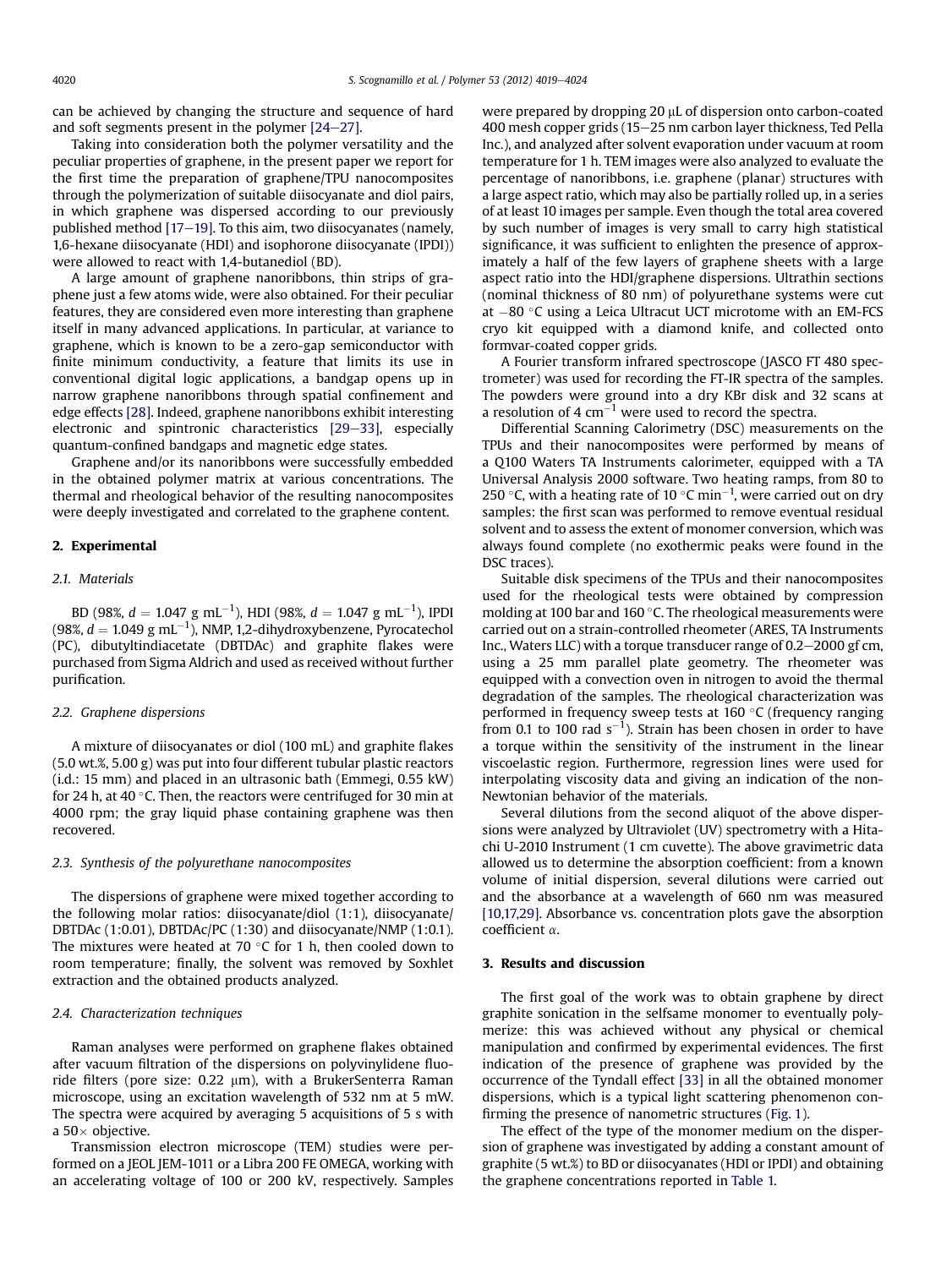<span id="page-2-0"></span>

Fig. 1. Tyndall effect on dispersions of a) graphite and b) graphene in HDI.

In order to find the absorption coefficient  $\alpha$  and the graphene concentration in such monomers, gravimetric analysis and UV spectroscopy measurements were carried out. The obtained data are collected in Table 2 and show a Lambert-Beer behavior for all the dispersions investigated. It is noteworthy that a concentration as high as 3.78 mg  $mL^{-1}$  was achieved when IPDI was used as the dispersing medium. However, also HDI and BD turned out to be very effective dispersing media (indeed, concentrations of 1.92 and 1.05 mg  $mL^{-1}$  were obtained in these monomers, respectively). It should be highlighted that these values are among the highest reported so far, independently on the solvent and method used for graphene preparation  $[10,12-14,19,34]$  $[10,12-14,19,34]$ .

The formation of few-layer graphene sheets within the monomer dispersions was demonstrated by means of Raman spectroscopy. This technique is able to discriminate between graphite and graphene and allows determining the number of graphene layers within an acceptable error range. As shown in Fig. 2, the Raman signals for the dispersions obtained from HDI and IPDI are very similar to those of BD diol: all the spectra show the three typical graphene peaks at  $\sim$  1334 cm<sup>-1</sup> (D peak),  $\sim$  1561 cm<sup>-1</sup> (G peak) and  $\sim$  2700 cm<sup>-1</sup> (2D peak). In comparison with graphite, for which the diagnostic 2D peak consists of two components and the main peak is upshifted to 2714  $cm^{-1}$ , the corresponding 2D peak of the monomers dispersions exhibit a sharp size and a downshifting, as it is expected in the presence of a few graphene layers. As far as the diisocyanates dispersions are concerned, the 2D signal is located at ca. 2680 cm $^{-1}$ , whereas for BD it is around 2690 cm $^{-1}$  (Fig. 2). In addition, the 2D peak downshifting is much more evident in the presence of diisocyanates: such behavior indicates that diisocyanates are capable to better disperse graphene with respect to diols. Besides, as expected, the D/G ratio values of graphene are higher

Table 1

| -------                                                                          |  |  |
|----------------------------------------------------------------------------------|--|--|
| Compositions, regression lines slope and flow behavior of the investigated TPUs. |  |  |

| Sample              | Graphene<br>[mg/mL] | Slope   | Non-Newtonian<br>behavior of the<br>polymer system |  |
|---------------------|---------------------|---------|----------------------------------------------------|--|
| $HDI + BD$ systems  |                     |         |                                                    |  |
| A <sub>1</sub>      | $\Omega$            | $-0.98$ | Plastic                                            |  |
| A2                  | 0.80                | $-0.96$ | Plastic                                            |  |
| A <sub>3</sub>      | 0.40                | $-0.98$ | Plastic                                            |  |
| A4                  | 0.20                | $-0.98$ | Plastic                                            |  |
| A <sub>5</sub>      | 0.08                | $-0.99$ | Plastic                                            |  |
| $IPDI + BD$ systems |                     |         |                                                    |  |
| <b>B1</b>           | $\Omega$            | $-0.53$ | Plastic                                            |  |
| <b>B2</b>           | 1.14                | $-0.06$ | Newtonian                                          |  |
| B3                  | 0.28                | $-0.16$ | Newtonian                                          |  |
| <b>B4</b>           | 0.11                | $-0.43$ | Pseudoplastic                                      |  |

Table 2

Graphene concentrations in the monomer dispersions and the corresponding UV absorption coefficients and Raman peaks (D, G, and 2D).

| Monomer     | Absorption<br>coefficient.<br>$\alpha$<br>[mL/mg m] | Graphene<br>concentration<br>[mg/mL] | D peak<br>$\lceil$ cm <sup>-1</sup> $\rceil$ | G peak<br>$\lceil$ cm <sup>-1</sup> $\rceil$ | 2D peak<br>$\lceil$ cm <sup>-1</sup> $\rceil$ | D/G<br>peak |
|-------------|-----------------------------------------------------|--------------------------------------|----------------------------------------------|----------------------------------------------|-----------------------------------------------|-------------|
| <b>BD</b>   | 4164.7                                              | 1.05                                 | 1344                                         | 1572                                         | 2697                                          | 0.34        |
| HDI         | 3211.2                                              | 1.92                                 | 1334                                         | 1561                                         | 2675                                          | 0.20        |
| <b>IPDI</b> | 8725.0                                              | 3.78                                 | 1344                                         | 1572                                         | 2686                                          | 0.19        |
| Graphite    | -                                                   | -                                    | 1347                                         | 1576                                         | 2314                                          | 0.11        |

than that of pristine graphite. Furthermore, it is worth mentioning that HDI and IPDI graphene dispersions are characterized by almost the same D/G ratio (ca. 0.2), while it is significantly higher in the BD system, thus indicating that a larger degree of disorder results from the dispersion of graphene in this latter liquid medium.

The morphology of graphene sheets was assessed by TEM. All the dispersions showed the presence of large amounts of graphene sheets, such as those visible in [Fig. 3a](#page-3-0). Furthermore, in the case of IPDI, and in particular for the HDI/graphene dispersion, the formation of graphene nanoribbons was extensively observed ([Fig. 3](#page-3-0)b). Differently from what reported in literature, in which very complicated methods for their obtainment are described  $[35-39]$  $[35-39]$ , the formation of small amounts of graphene nanoribbons as a result of a simple graphite sonication in a polar liquid has been already reported by us [\[17\]](#page-5-0) and lately by Ling et al. who also used a polymer surfactant [\[27\].](#page-5-0) In the present work, HDI turned out to be a very effective medium, as approximately half of the sheets resulted to be nanoribbons.

The graphene diisocyanate (HDI or IPDI) dispersions obtained by sonication were allowed to react with BD in order to get the two polyurethane systems. The adopted synthetic batch allowed achieving an almost full conversion of the monomers, as clearly indicated by Fourier transform infrared (FT-IR) spectroscopy ([Fig. 4](#page-3-0)): indeed, the FT-IR spectra indicate the disappearance of the NCO signal ( $\sim$ 2270 cm<sup>-1</sup>) and the formation of the urethane groups (peaks at 3320 and 1720  $\rm cm^{-1}$ ). In both cases, the graphene morphologies did not change after polymerization, as shown in [Fig. 3c](#page-3-0) for the HDI-BD system. The completeness of the monomers conversion was also assessed through DSC analyses.

DSC analyses were performed in order to further confirm the completeness of the polymerization reaction and to assess the



Fig. 2. Raman spectra of the graphene dispersions in the monomers: the diagnostic 2D peak ( $\sim$  2700 cm<sup>-1</sup>), which, at variance to what happens for graphite, is symmetrical in graphene, indicates the presence of few-layer graphene.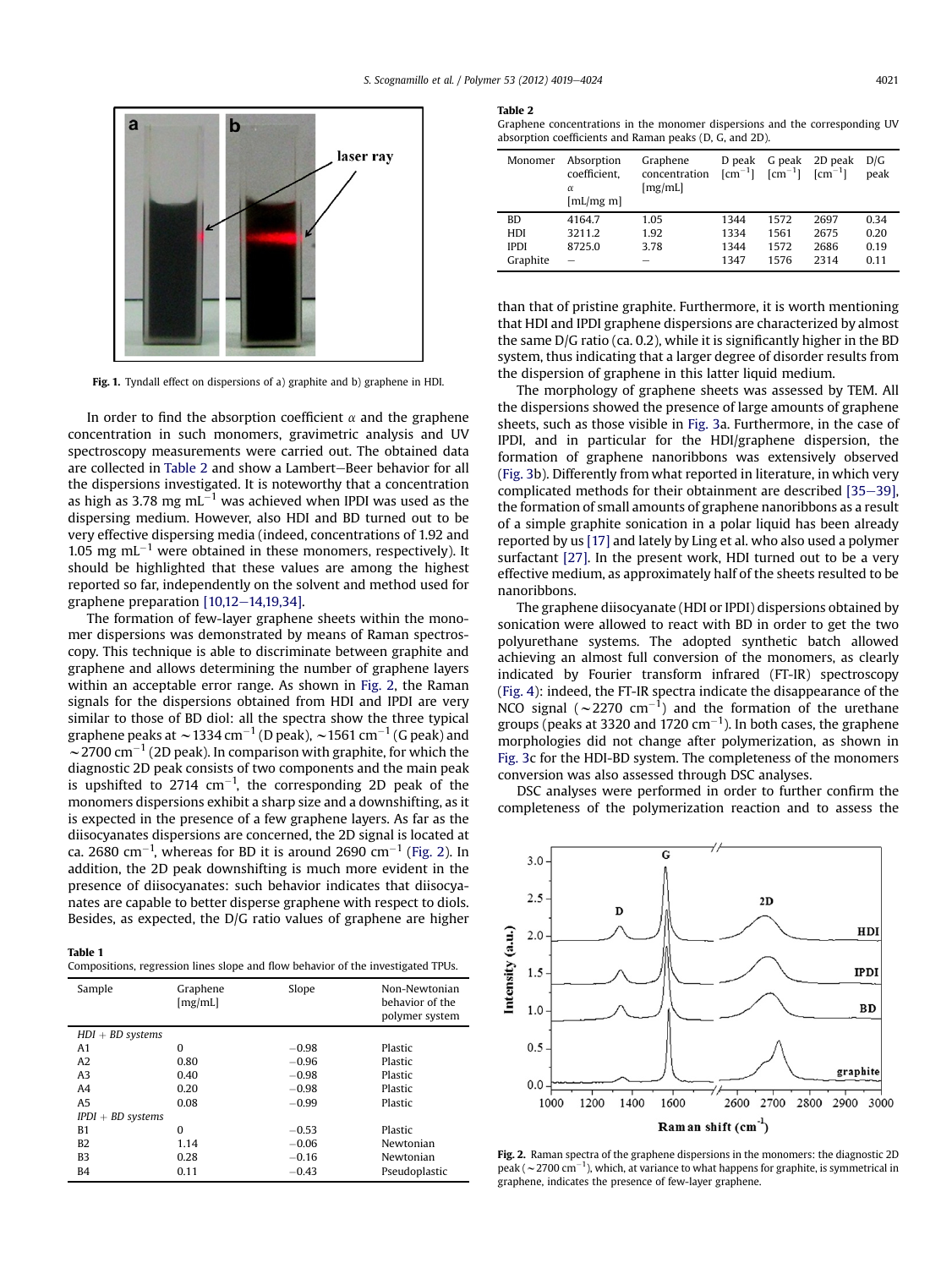<span id="page-3-0"></span>

Fig. 3. TEM images of graphene structures in different dispersions: (a) few layers of graphene in an IPDI/graphene dispersion (diluted 1:100), (b) graphene nanoribbons in an HDI/ graphene dispersion (diluted 1:10), and (c) HDI/BD polymer matrix containing graphene (0.80 mg/mL, sample A2).

ability of graphene to modify the thermal properties of the TPUs. As indicated in the experimental, all the DSC traces did not evidence any exothermic peak during the first heating up, thus further confirming the completeness of the polymerization reaction.

Fig. 5 plots the glass transition temperature  $(T_{\sigma})$  values for the HDI-BD and IPDI-BD polyurethane systems as a function of graphene concentration. It can be observed that the  $T_g$  of the IPDI-BD systems tends to increase even in the presence of very low amounts of graphene, reaching a sort of horizontal plateau as graphene concentration increases. This behavior indicates that, for this composite system, the nanofiller has the capability to interact with the matrix, acting as a reinforcing agent. The limit of the reinforcing capability can be probably ascribed to the lubrication effect exerted by graphene nanosheets, as already reported in the literature [\[18\],](#page-5-0) which balances the reinforcing effect, so that  $T_g$  remains practically unchanged. On the other hand, for the HDI-BD systems, the lubrication/plasticization effect of the nanofiller overcomes its reinforcing feature, so that  $T_g$  decreases in the presence of very low amounts of graphene achieving a horizontal plateau (Fig. 5).

In [Fig. 6,](#page-4-0) the storage (G') and loss (G") moduli are plotted as a function of frequency for the HDI-BD system. In addition, G' is also included for some compositions containing graphene. The unfilled polymer (sample HDI-BD, A1) shows an elastic response, which is generally typical for cross-linked materials (even though the systems under study are thermoplastic), as confirmed by the presence of a horizontal plateau. The addition of graphene does not affect the viscoelastic properties of all tested TPUs: indeed, G'



Fig. 4. FT-IR spectra of BD, HDI and IPDI monomers and of the corresponding polyurethanes (samples A1 and B1).

remains constant within the range of frequencies explored and decreases with increasing the nanofiller content. As already observed, this behavior can be ascribed to a lubrication effect induced by graphene sheets [\[18\]](#page-5-0): the only difference concerns the lack of a threshold of graphene concentration, which promotes the lubrication effect, at least within the investigated graphene concentration range. Indeed, a very small amount of nanofiller (0.08  $\rm{mg\,mL^{-1}}$ ) is already capable to strongly lower the G' values of the composite.

The complex viscosity curves, plotted in [Fig. 6](#page-4-0)b, indicate that the viscosity decreases with increasing the graphene content; furthermore, the slope of the regression lines, which were used for interpolating viscosity data and giving an indication of the non-Newtonian behavior of the materials, remains constant for all the compositions investigated [\(Table 1](#page-2-0)). As already discussed for  $G'$ , these results further confirm the lubrication effect exerted by graphene and the unchanged viscoelastic behavior of all the nanocomposites with respect to the unfilled counterpart.

[Fig. 7a](#page-4-0) plots  $G'$  and  $G''$  vs. frequency for the IPDI-BD system and for some of its nanocomposites. Unlike the HDI-BD systems previously discussed, the viscoelastic behavior of the unfilled polymer (sample IPDI-BD, B1) is substantially thermoplastic-like and the moduli are frequency-dependent. The presence of graphene induces some changes in the viscoelastic behavior of the nanocomposites: indeed, the crossover point is within the considered frequencies range for TPUs containing small amounts of graphene (0.11 mg mL<sup>-1</sup>), whereas the moduli tend to diverge by



Fig. 5.  $T_g$  values (from DSC analysis) of HDI-BD and IPDI-BD polyurethane systems, as a function of graphene concentration.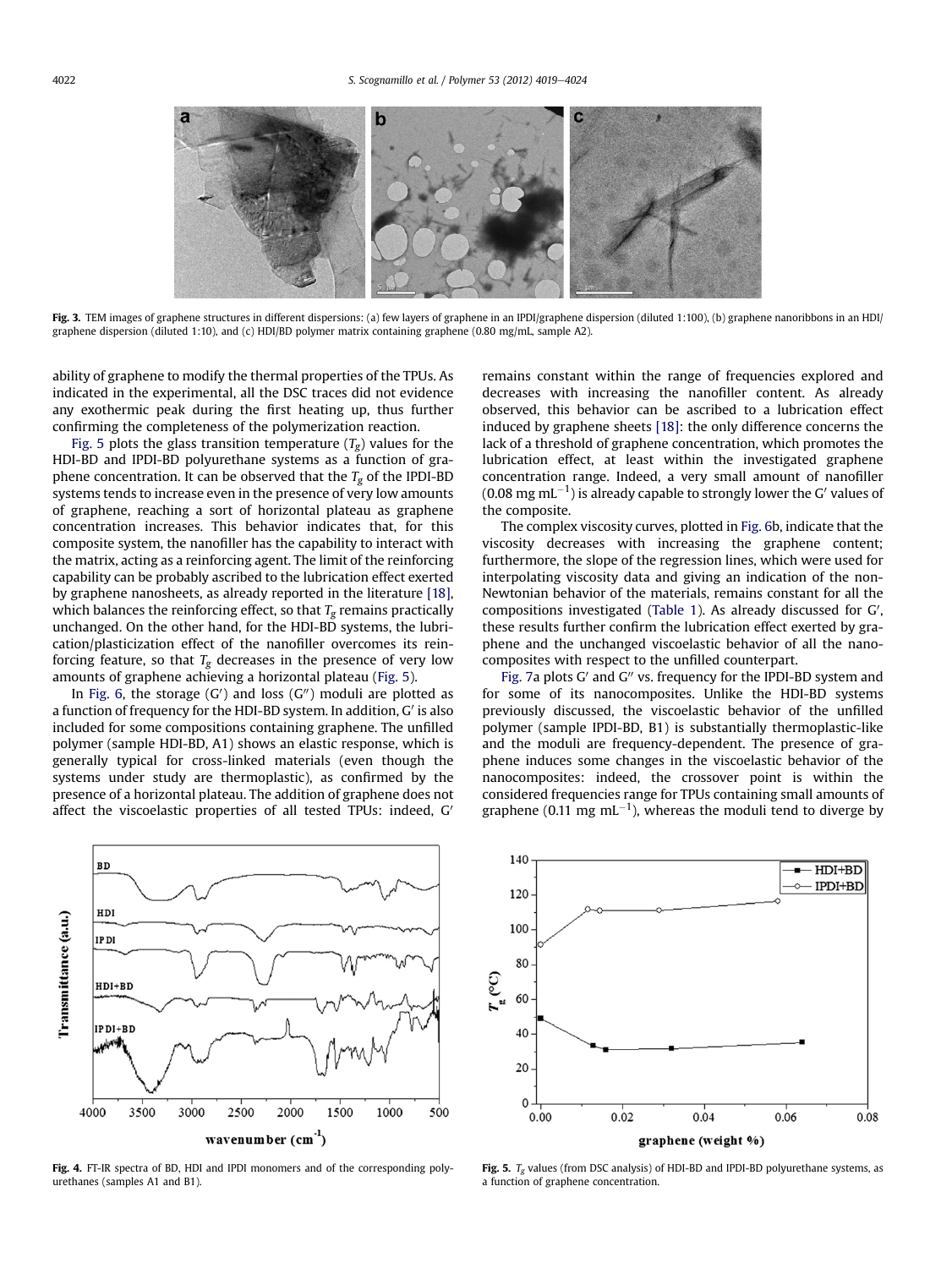<span id="page-4-0"></span>

Fig. 6. Viscoelastic moduli (a) and complex viscosity (b) vs. frequency for some investigated TPU systems (their compositions are listed in [Table 1\)](#page-2-0).



Fig. 7. Viscoelastic moduli (a) and complex viscosity (b) as a function of frequency for some investigated TPU systems (their compositions are listed in [Table 1\)](#page-2-0).

increasing the nanofiller content. Furthermore, it can be observed that both  $G'$  and the complex viscosity (Fig. 7b) abruptly fall off in presence of graphene, thus confirming a lubrication effect of the nanofiller for all the concentrations investigated. The viscosity at 0.1 rad/s decreases by more than three orders of magnitude moving from the TPU matrix ( $10^6$  Pa s) to the composite having the highest graphene content (1.14 mg mL $^{-1}$ , 300 Pa s). A significant change in viscoelastic behavior is also evident, since the plastic IPDI-BD system becomes Newtonian at high graphene contents, i.e.  $\eta^*$ becomes independent of the frequency (the parameters of the regression lines are collected in [Table 2](#page-2-0)).

# 4. Conclusions

Graphene and graphene nanoribbon/polyurethane thermoplastic nanocomposites were obtained through the polymerization of 1,4-butanediol with 1,6-hexane diisocyanate or isophorone diisocyanate. Very high nanofiller concentrations were achieved by directly sonicating graphite in the starting diols and diisocyanates, exploiting a strategy we have already proposed for preparing polymer nanocomposites [\[19\].](#page-5-0) In particular, it is worth mentioning that, at variance to the most commonly reported methods, which involve the oxidation of graphite to graphite oxide, its dispersion to get graphene oxide and the reduction of this latter, the process here reported does not make use of any chemical manipulation.

Furthermore, it should be highlighted that by the same method, a significant amount of graphene nanoribbons was also obtained in HDI, thus paving the way for their production through a much easier and effective technique than those reported in the literature so far.

The  $T_g$  values and the rheological features of the nanocomposites turned out to be strongly affected by the type of polyurethane system and by the concentration of the nanofiller used: indeed, graphene substantially acted as a lubricant for the HDI-BD system, whereas it was found to exert a reinforcing effect in the case of the IPDI-BD matrix.

# Acknowledgments

S. Scognamillo thanks "RegioneAutonoma della Sardegna" for the financial support ("Master and Back" program). This work was partially financed by the Italian Ministry of University and Research (PRIN 2008).